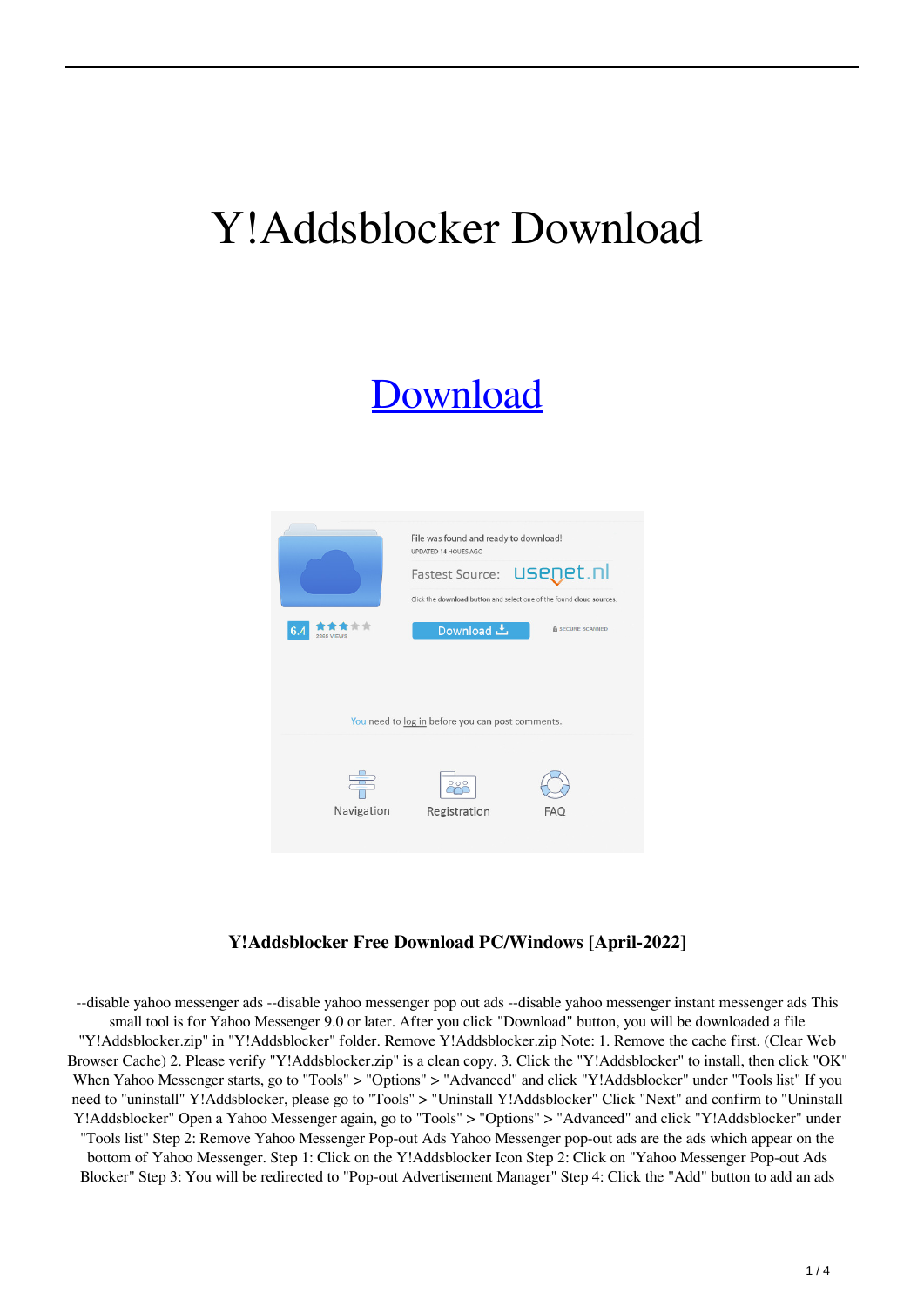blocker to the list Step 5: If the ad is already added, please click on the one you want to block. Then, click "Add" Step 6: If you don't want to add the same ads blocker, click the "Add" button. Click "OK" Step 7: Click "Confirm" button to confirm. You will be redirected to "Pop-out Advertisement Manager" again Step 8: You can block or unblock the ads that you add. Click the "Modify" button to modify the ads list Step 9: Click the "Save" button to save the list. You will be redirected to "Pop-out Advertisement Manager" Step 10: Yahoo Messenger pop-out ads will be blocked. If the pop-out ads still

#### **Y!Addsblocker [Mac/Win]**

Keymacro is a video marketing tool which helps companies to generate traffic and visitors. It lets you to insert your text/images/video and also let you to embed your URL and link to other pages. Keymacro is a fully script based tool. It automatically inserts proper code and provides every feature which helps you to insert code in a simple and proper way. Keymacro is different from other tools as it provide many features. It is a content management system which helps you to get more traffic and visitors. Keymacro is the best SEO tool to optimize your video for search engines like Google, Bing and Yahoo. Keymacro has different features such as: • Data entry (Entry) • Import/Export (Import) • Script (Scripts) • Category (Categories) • Attribute (Attributes) • Property (Properties) • Database (Database) • Statistics (Statistics) • Translator (Translator) • KeyModules (KeyModules) This tool is available in 4 languages: English, Spanish, French and Russian. Keymacro is a 100% safe tool. Its not illegal. But it is not supported by Yahoo Messenger How to remove, disable, and block advertisement in Yahoo Messenger? One click to Remove Ads | l One click to Remove Ads | l One click to Remove Ads | l One click to Remove Ads | l One click to Remove Ads | l One click to Remove Ads | l One click to Remove Ads | l One click to Remove Ads | l One click to Remove Ads | l One click to Remove Ads | l How to remove, disable, and block advertisement in Yahoo Messenger? How to remove, disable, and block advertisement in Yahoo Messenger? How to remove, disable, and block advertisement in Yahoo Messenger? How to remove, disable, and block advertisement in Yahoo Messenger? How to remove, disable, and block advertisement in Yahoo Messenger? How to remove, disable, and block advertisement in Yahoo Messenger? How to remove, disable, and block advertisement in Yahoo Messenger? How to remove, disable, and block advertisement in Yahoo Messenger? How to remove, disable, and block advertisement in Yahoo Messenger? How to remove, disable, and block advertisement in Yahoo Messenger? How to remove, 81e310abbf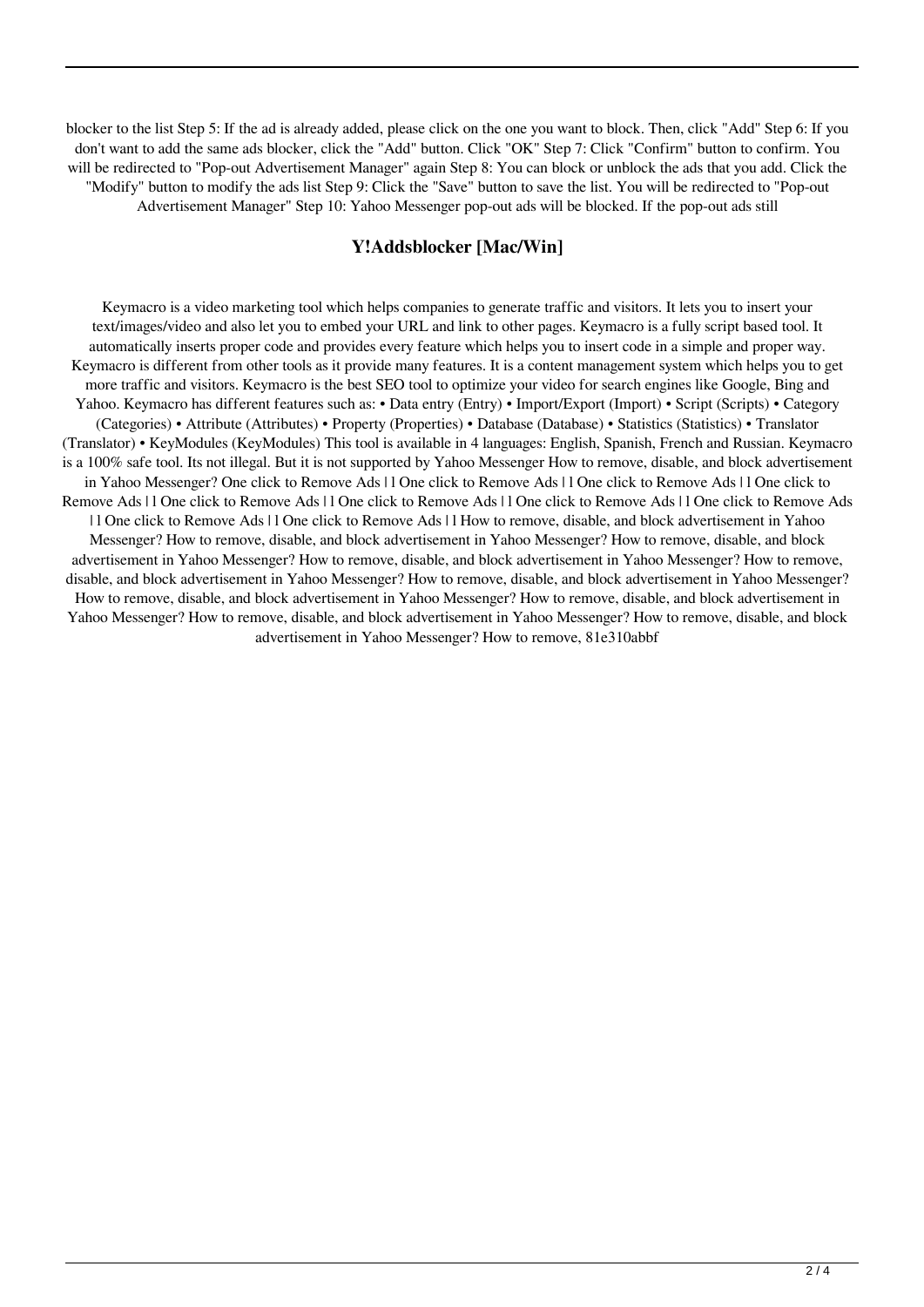### **Y!Addsblocker Crack+ License Code & Keygen Free Latest**

Y!Addsblocker, developed by Jaggu, is a small application that can be used to disable the ads in Yahoo Messenger. The application is free, easy to use, and has very minimal requirements. The ads can be disabled in Yahoo Messenger by simply rightclicking on the ad, selecting "Block Ads" and clicking on "Apply". This doesn't affect the ads that you have already viewed before. Requirements: - Internet connection - Java and Java 2 Runtime Environment - Windows 95/98/ME/NT/2000/XP - 16 Mb RAM - Microsoft Windows 98/ME/NT/2000/XP How to uninstall Y!Addsblocker from your computer: 1. Uninstall Y!Addsblocker from Control Panel. 2. Delete Y!Addsblocker shortcut from your start menu (Desktop). After you have installed the application, it will be placed in your start menu by default. You can use the application via the start menu shortcut. For more information about start menu shortcut click here. This is how the menu will look like: How to uninstall Y!Addsblocker from your computer: 1. Uninstall Y!Addsblocker from Control Panel. 2. Delete Y!Addsblocker shortcut from your start menu (Desktop). If you want to uninstall the Y!Addsblocker from your PC completely, follow the instructions below: Uninstall Y!Addsblocker 1. Click the Start menu 2. Click Control Panel 3. Click Programs and Features 4. Double click the app's name 5. Uninstall the app You can also use the following instructions: Uninstall Y!Addsblocker 1. Click the Start menu 2. Click Control Panel 3. Click Add/Remove Programs 4. Search for Yahoo! Messenger (it's found under the Personal category) 5. Locate the program you want to remove and select it 6. Click Remove to uninstall the app. Version 0.0.5 of Y!Addsblocker fixed some issues that caused certain users to experience problems during the uninstall. For more details, click here. Download and use Y!Addsblocker to remove annoying ads from Yahoo Messenger As the title says, I'm downloading it now. But I don't know how to use it. The instructions are all in a list of text (so I

#### **What's New In Y!Addsblocker?**

Advertisement Ad removal tool, that takes a few seconds to show you the ads and remove them with a click of a button. You can activate the tool before the ads start. It removes all advertisements from all of your Yahoo Messenger windows. It also removes all advertisements from other programs you use like Internet Explorer. Make sure that you close all your browser tabs. If you have many tabs open, you will need a few seconds to close them. You can also click on the following Yahoo Messenger icon to close all your windows. Ads remove tool - User How to remove, disable, and block advertisements in Yahoo Messenger? This tool can be used to remove advertisements in Yahoo Messenger. Instructions Click on the Yahoo Messenger icon. When the window shows up you need to click on the "Ads" tab. The next window shows all the ads and extensions you have on your account. If you have any ads from your social networks like Twitter or Facebook you can find them there. You can disable or remove ads in Yahoo Messenger manually. You can also block or make ads invisible. You can also block third-party ads, similar ads, and non-intrusive ads. The ads can be removed from the messenger window, or the ads can be removed from all your tabs. You can go to "Tools" in the menu bar. Click on "Ads Settings" in the next window. You can now control the advertising in your account. You can disable the ads in the Yahoo Messenger window or you can remove the ads from the tabs. The ads can also be removed from the Yahoo Messenger window. The ads can also be blocked. You can also block non-intrusive ads that are not from the social networks. You can block third-party ads, similar ads, and other ads. "Set defaults" in the "Ads Settings" window will keep the ads in the messenger window. You can turn on "Start Automatic Updates" and "Keep Scan for Clickable Ads" in the window. Click on "Settings" on the menu bar. You will see the "Options" window. You can now see all the settings you can use to control the ads in Yahoo Messenger. Instructions Click on the Yahoo Messenger icon. When the window shows up you need to click on the "Ads" tab. The next window shows all the ads and extensions you have on your account. If you have any ads from your social networks like Twitter or Facebook you can find them there. You can disable or remove ads in Yahoo Messenger manually. You can also block or make ads invisible. You can also block third-party ads, similar ads, and nonintrusive ads. The